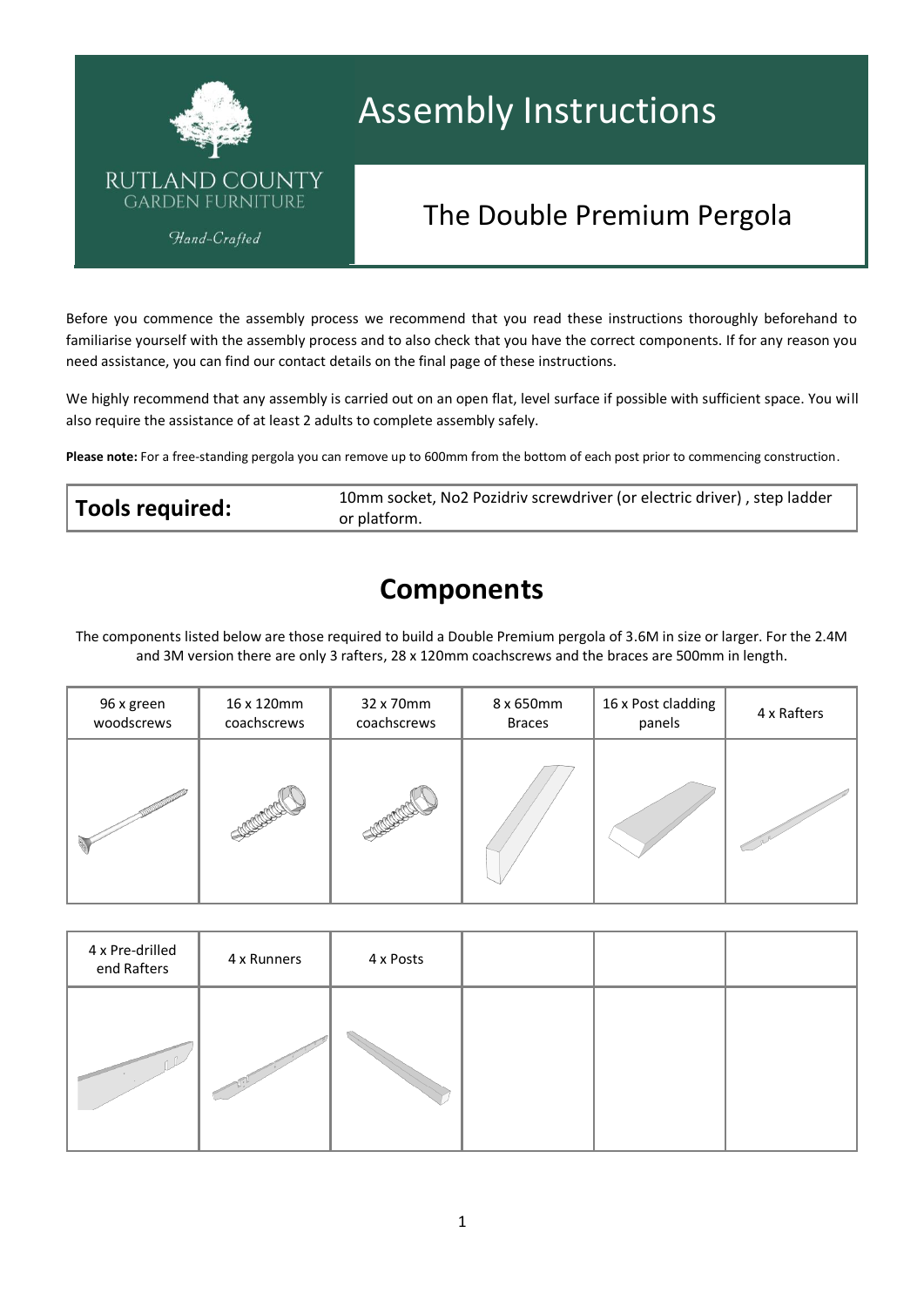

Begin by placing two of the posts on a flat surface as shown and then placing one of the runners, countersinks uppermost, on top of the posts with the outer notches over the post.

At this point ensure that the post is aligned between the notches, flush with the top edge of the runner and perpendicular to it.



Now insert a 70mm coachscrew into one of the holes in the runner and drive it into the post using a socket and ratchet or driver until almost fully home.

Position one of the braces against the side of the post as shown with the bolt countersink adjacent to the post. Check that the top edge of the brace is flush with the top edge of the runner and that the lower face is flat against the post. If necessary alter the position of the post to achieve this by pivoting it on the bolt inserted in the previous step.

Rutland County Garden Furniture Ltd, Ashbourne House, 2 Dovecote Meadows, Aslackby, Sleaford, Lincs, NG34 0HZ. Company No: 7670072 VAT No: 151744027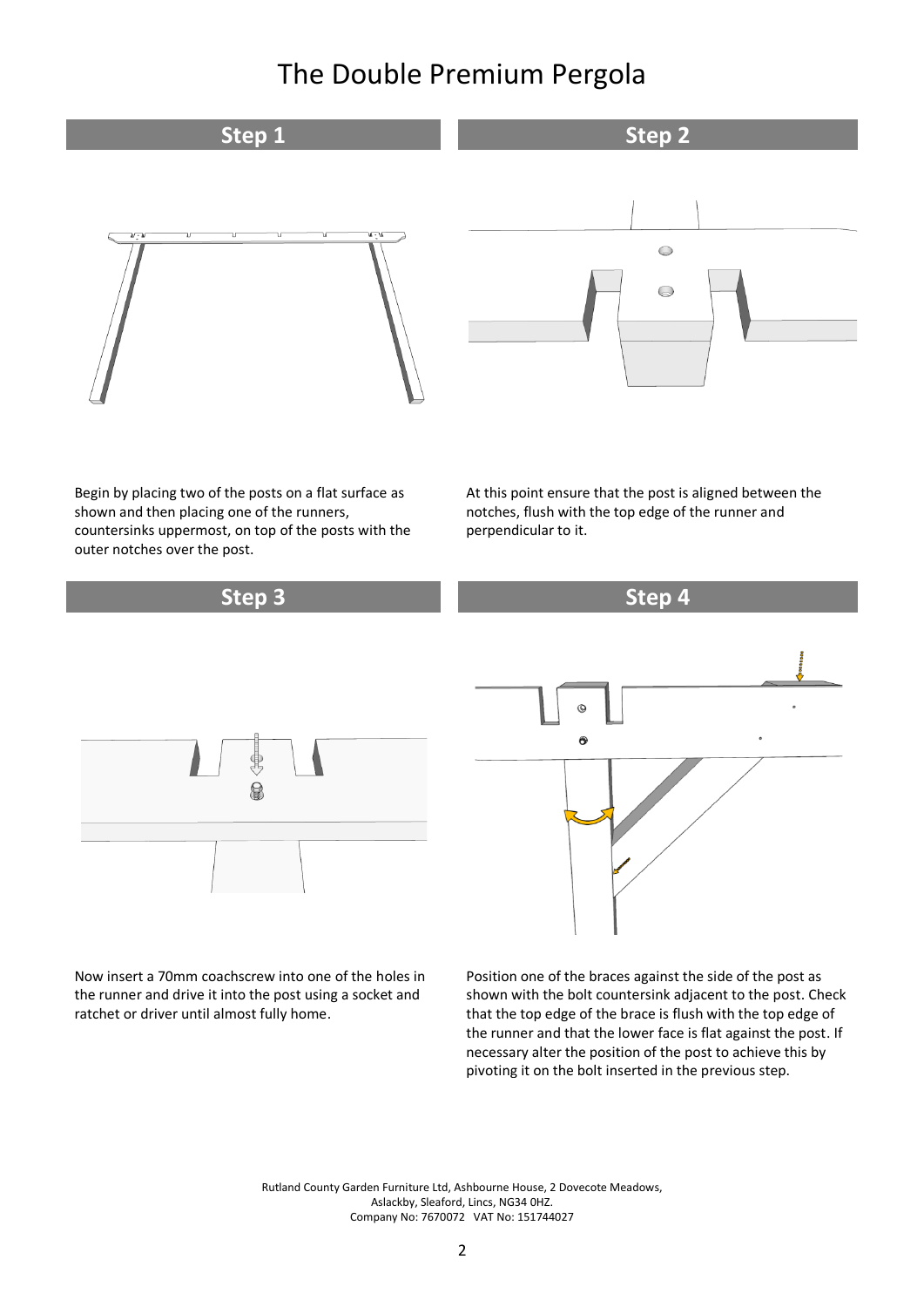### **Step 5 Step 6 Step 6**





Once the brace is in position insert 2 x 70mm coachscrews and fix to the post by driving them fully home with the socket.

Now secure the other end of the brace to the runner with 2 x green woodscrews.



Insert a second 70mm coachscrew into the hole in the runner and drive both coachscrews fully home. Repeat the previous steps and attach the second post to the runner.

Take the completed assembly and turn it over to commence fitment of the second runner. **IMPORTANT NOTE** - on the inner face of the runner notches you will find one marked with a star - these should always be placed at the same end of the assembly.

Rutland County Garden Furniture Ltd, Ashbourne House, 2 Dovecote Meadows, Aslackby, Sleaford, Lincs, NG34 0HZ. Company No: 7670072 VAT No: 151744027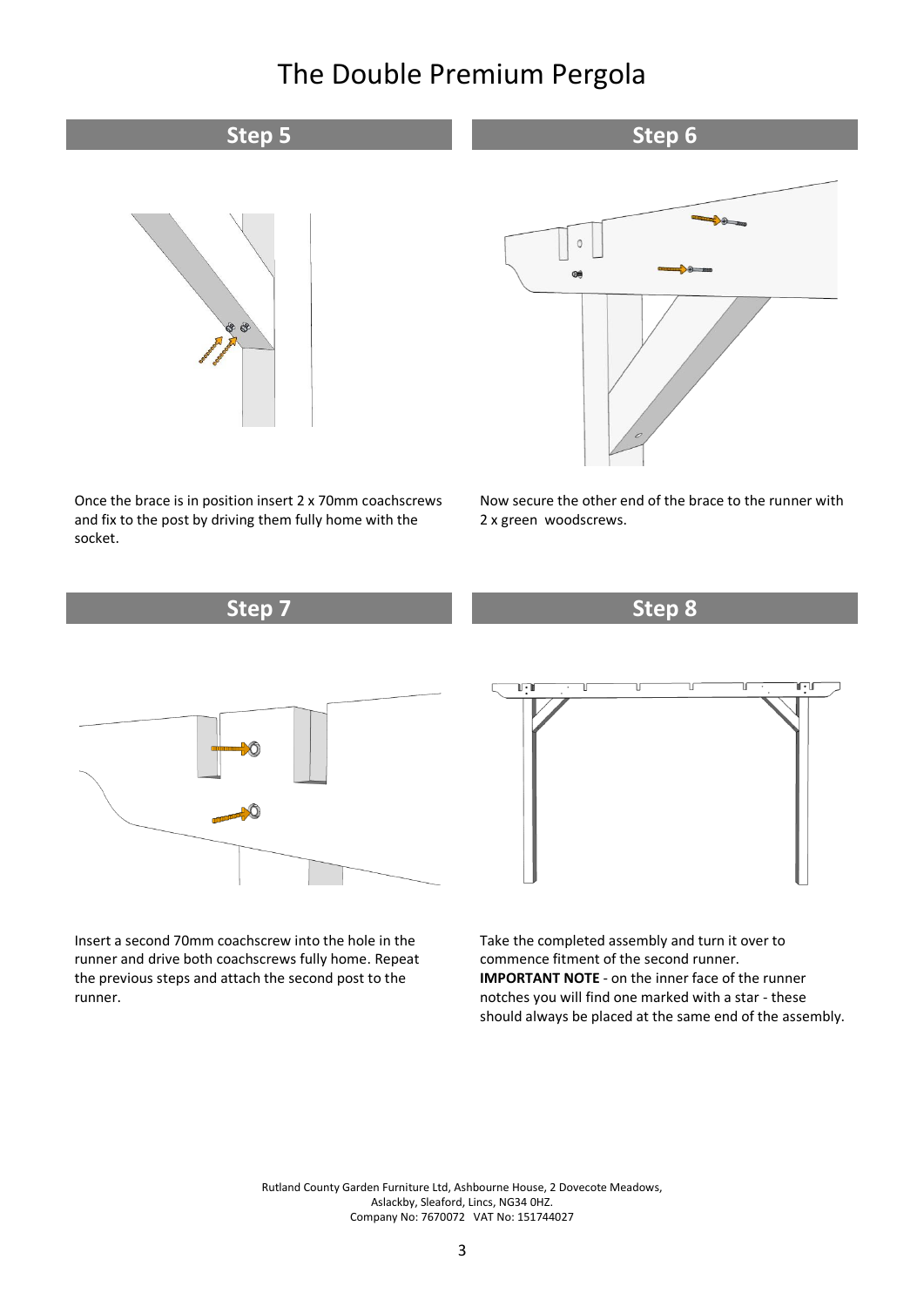#### **Step 9 Step 10 Step 10**



Place the next runner as you did before carefully aligning it before attaching to the post and brace as before.



Repeat steps 1 - 9 so that you now have two frame assemblies. Arrange them both near to the pergola's intended final location, as shown above, spacing the posts apart by the approximate distance between the outer rafter notches.





Now take one of the pre-drilled rafters and lower it onto the 2 frame assemblies so that he notches in the rafters and runners interlock and fully house.



Drop a second pre-drilled rafter into place at the other end of the assembly.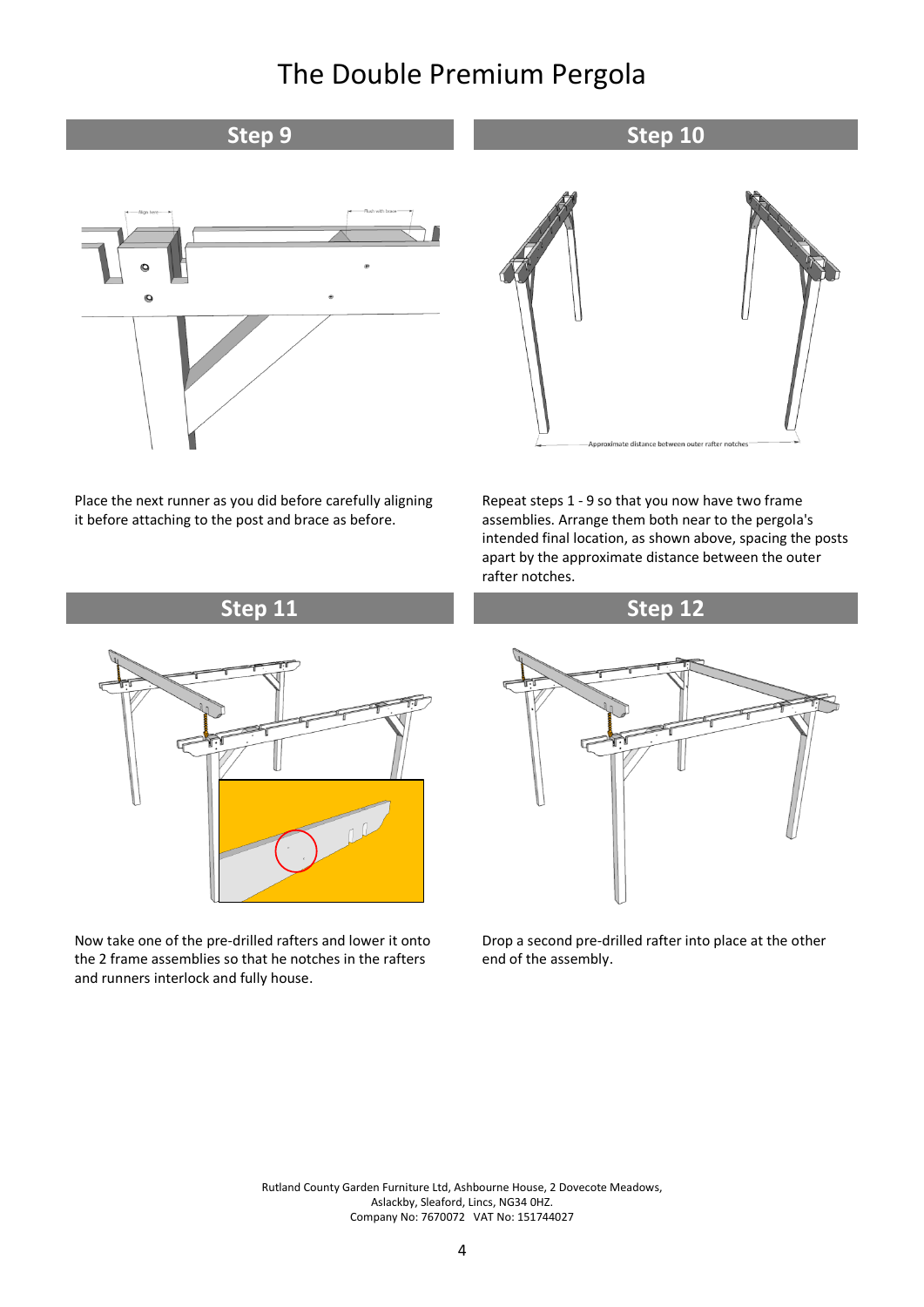**Step 13 Step 14 Step 14** 

**Step 15 Step 16**



Now insert the remaining pre-drilled rafters adjacent to the rafters inserted previously.



Position the remaining braces as before, flat to the post and flush with the top edge of the rafter and screw to the post using a 70mm coachscrew, before attaching the top to the rafters with 4 x green woodscrews per brace.



Now insert any remaining rafters dropping them into the notches as before.



Now screw down all of the rafters with a 120mm coachscrew driven into each end of the rafter.

Rutland County Garden Furniture Ltd, Ashbourne House, 2 Dovecote Meadows, Aslackby, Sleaford, Lincs, NG34 0HZ. Company No: 7670072 VAT No: 151744027